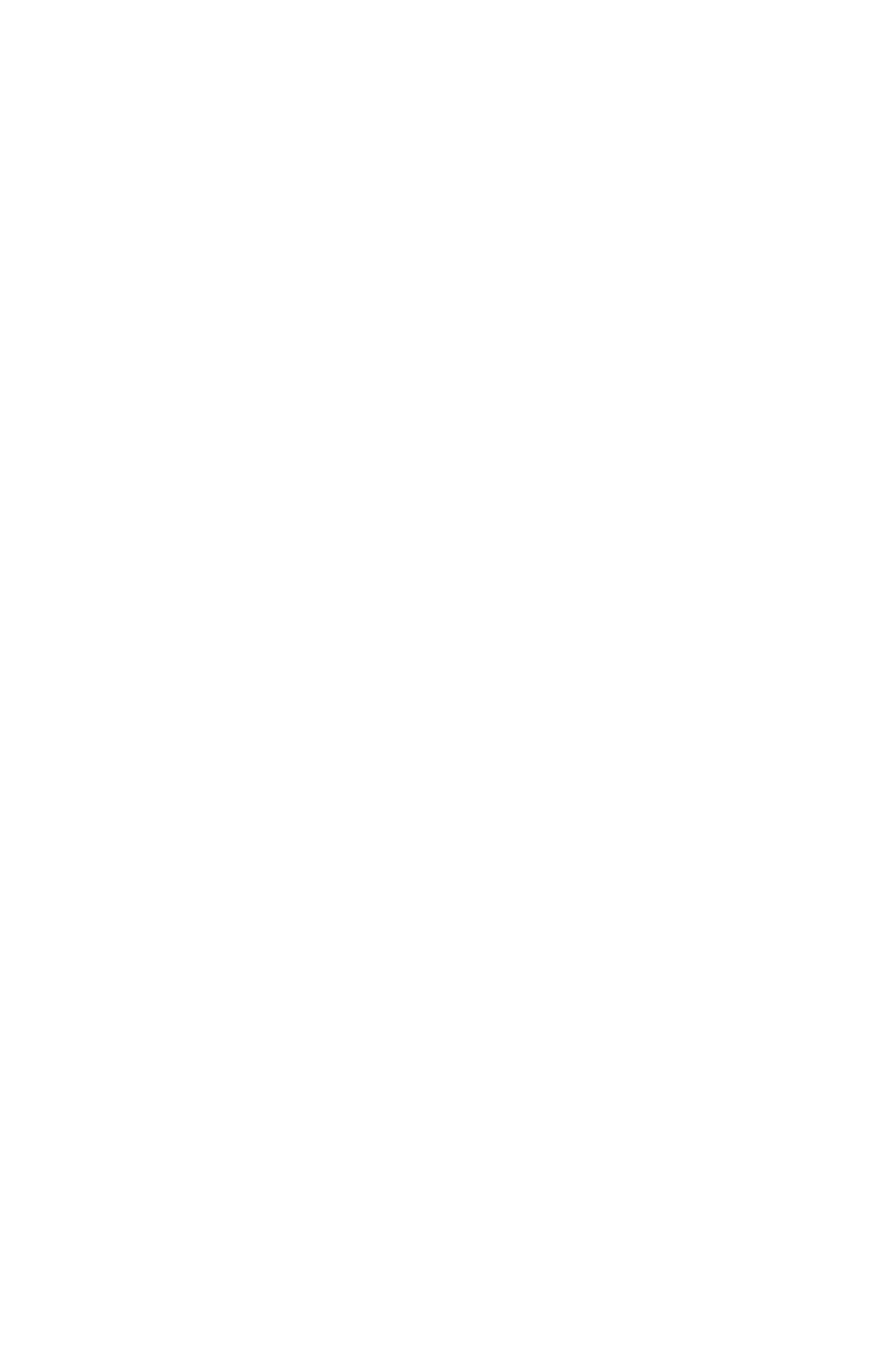

## **Sermon notes**

As you attend church service with your family, use these next two pages to help you listen and learn. We want you to worship with us by singing to God, praying, and listening to God's Word being read and taught.



What is the Big Idea of the passage?



Which song from today's service is your favorite and why?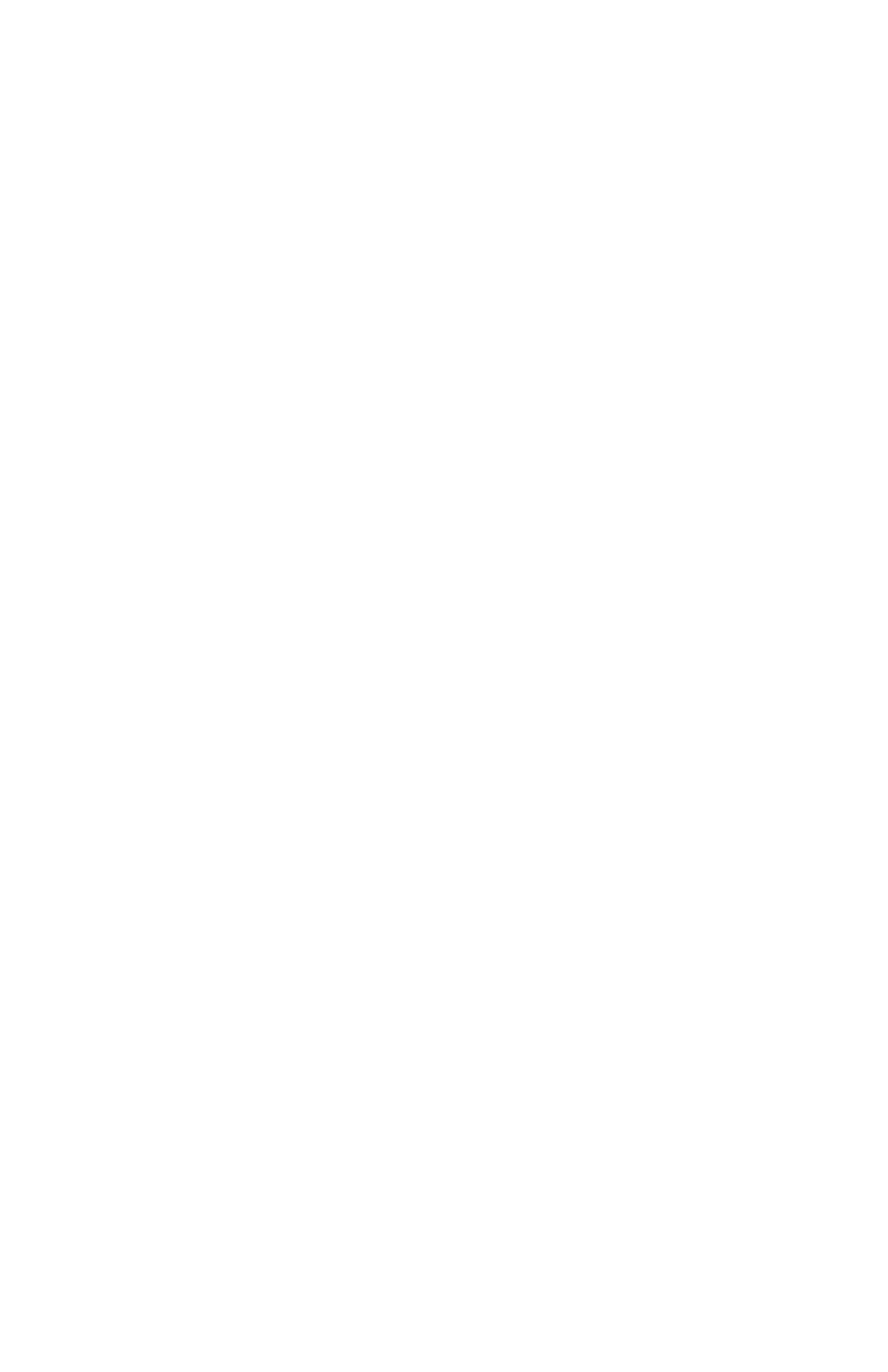

Words you heard but don't know…



\_\_\_\_\_\_\_\_\_\_\_\_\_\_\_\_\_\_\_\_\_\_\_\_\_\_\_\_\_\_\_\_\_\_\_\_\_\_\_\_\_\_\_\_\_\_\_\_

*Fill in the blanks below during the service, and then talk to your parents about them on the way home.*

I heard

but was confused or had a hard time believing it.

Hearing and believing this about God is… \_\_\_\_\_\_\_\_\_\_\_\_\_\_\_\_\_\_

 $\frac{1}{\sqrt{2}}$  ... changes the way I…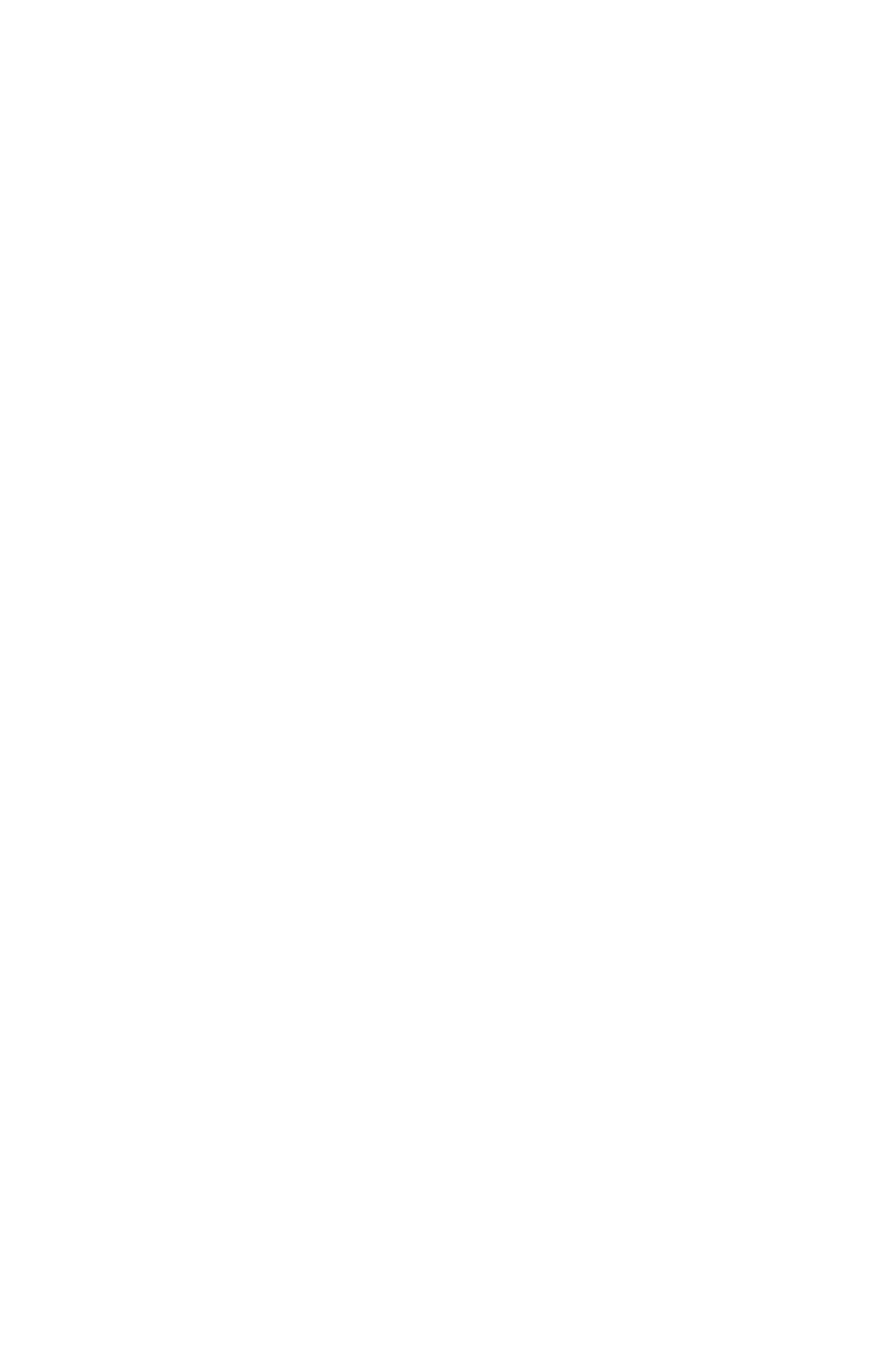## **Jesus Shows His Authority – Monday**

➢ *Say the memory verse to mom, dad, or older sibling.*

*Pray:* Dear Father, help me to understand what I read in Your Word.

#### **Read:** *Matthew 8:18, 23-25*

In these verses, we see that Jesus was truly a man like us. He had had a busy day of teaching, preaching and healing, and now He was seeking to get away from the crowds for a time of rest. Then, He fell asleep... $\odot$ 

| True OR False | When Jesus saw the crowds coming, He told the<br>disciples to bring the boat back to shore.                     |
|---------------|-----------------------------------------------------------------------------------------------------------------|
| True OR False | Jesus got into the boat so that they could catch some<br>fish for dinner and feed the crowds.                   |
| True OR False | While fishing, the quiet rocking of the boat kept Jesus<br>from being awakened.                                 |
| True OR False | Jesus was so tired that even a loud thunderstorm<br>couldn't awaken Him.                                        |
| True OR False | Jesus was so tired that splashing water on Him couldn't<br>awaken Him.                                          |
| True OR False | The disciples knew how tired Jesus was so they were<br>extra careful to be quiet.                               |
| True OR False | The fishermen disciples were so used to these storms<br>that they were not afraid.                              |
| True OR False | Jesus was so sound asleep and the disciples were so<br>afraid that they awakened Him with their pleas for help. |

#### **Application:**

Have you ever been so tired that you couldn't keep your eyes open? \_\_\_ In times like these we can be cranky, selfish, and want people to leave us alone. Jesus was tired, but He served and saved His disciples anyway.

Ask God to help you work hard during the week and to get the rest you need daily and weekly. Then, on the days when you're extra tired, ask Him to help you to be a willing servant anyway.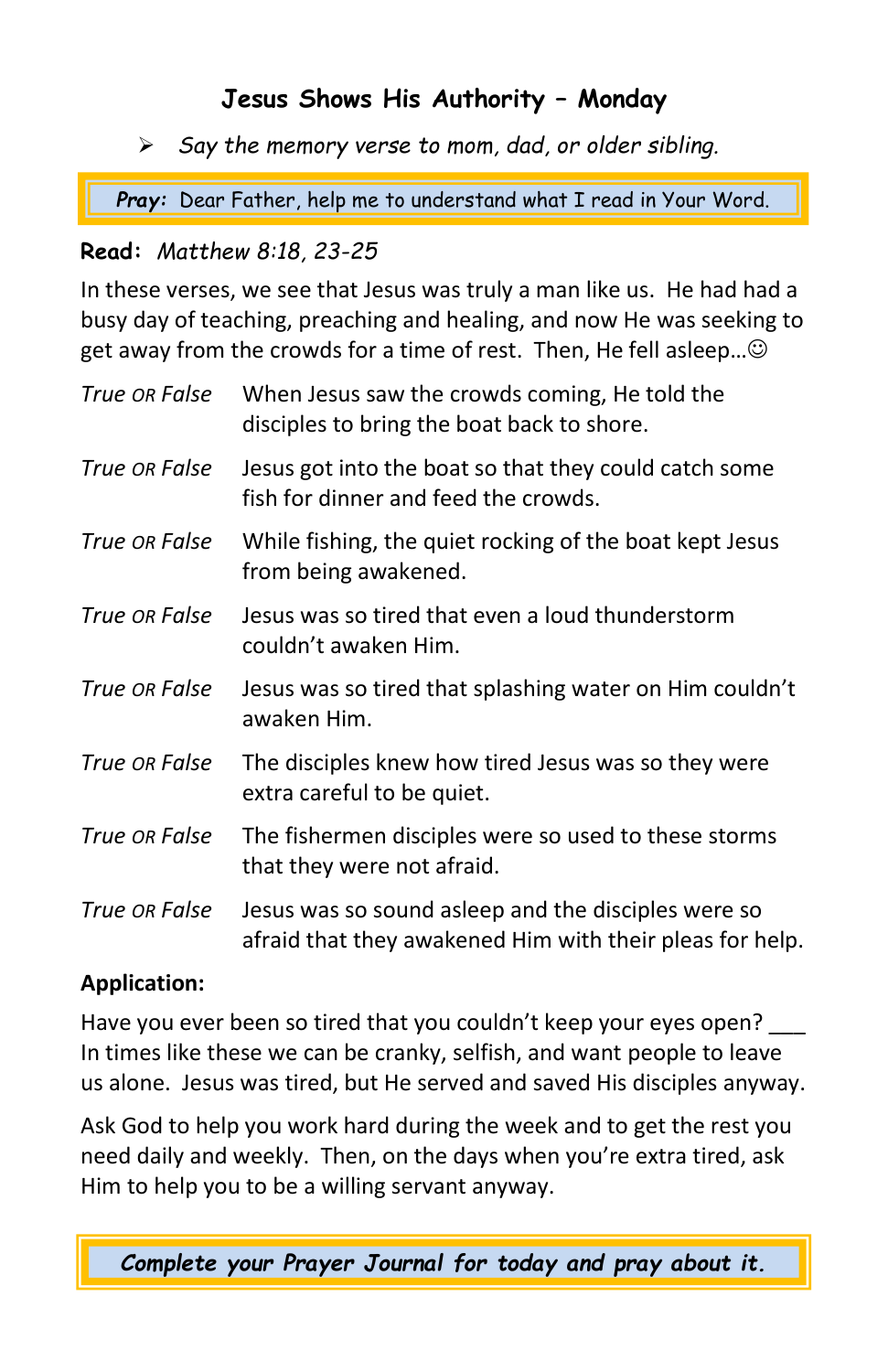## **Jesus Shows His Authority – Tuesday**

➢ *Say the memory verse to mom, dad, or older sibling.*

*Pray:* Dear Father, help me to understand what I read in Your Word. *Pray:* Dear Father, help me to understand what I read in Your Word.

### **Read:** *Matthew 8:25-26; Mark 4:38*

The disciples had already seen Jesus heal many people, and yet they doubted His goodness to save them at this time. They did not yet understand why He had come. If they had understood, they would not have been so fearful. They knew Jesus was powerful, but they still did not know His gracious love, even though they had just seen it many times as He had worked with the crowds.

*Matthew 8:25 (ESV) And they went and woke him, saying, "\_\_\_\_\_\_\_\_\_\_\_ us, Lord; we are \_\_\_\_\_\_\_\_\_\_\_\_\_\_\_\_\_\_\_\_."*

*Mark 4:38 (ESV) But he was in the stern, asleep on the cushion. And they woke him and said to him, "Teacher, do you not \_\_\_\_\_\_\_\_\_\_\_ that we are \_\_\_\_\_\_\_\_\_\_\_\_\_\_\_\_\_\_\_\_?"*

How did Jesus stop the storm *(v 26)*?

- a. *Jesus prayed to His Father in heaven to stop the storm.*
- b. *Jesus threw Judas overboard and a great fish swallowed him.*
- c. *Jesus simply commanded the wind and waves to be calm.*

Did the wind and waves obey Jesus' command *(v 26)*? \_\_\_\_\_

Peter doubted Jesus' care in the boat, but he learned it before he wrote his letter to the church: *2 Peter 3:9 (ESV)* – *The Lord is not slow to fulfill his promise as some count slowness, but is patient toward you, not wishing that any should \_\_\_\_\_\_\_\_\_, but that all should reach \_\_\_\_\_\_\_\_\_\_\_\_\_\_\_.* 

## **Application:**

Do you believe that Jesus is both all-powerful AND all good…even when something "bad" has happened to you and you're hurt and sad? \_\_\_\_\_\_

God uses problems in your life to bring you to repentance. Do you remember what it means to repent? *(Look it up in your Bible's Glossary if you don't remember.) "To \_\_\_\_\_\_\_\_\_ \_\_\_\_\_\_\_\_\_ from \_\_\_\_\_\_\_ and seek \_\_\_\_\_\_\_\_\_\_\_\_\_\_."* Praise God for His power AND care.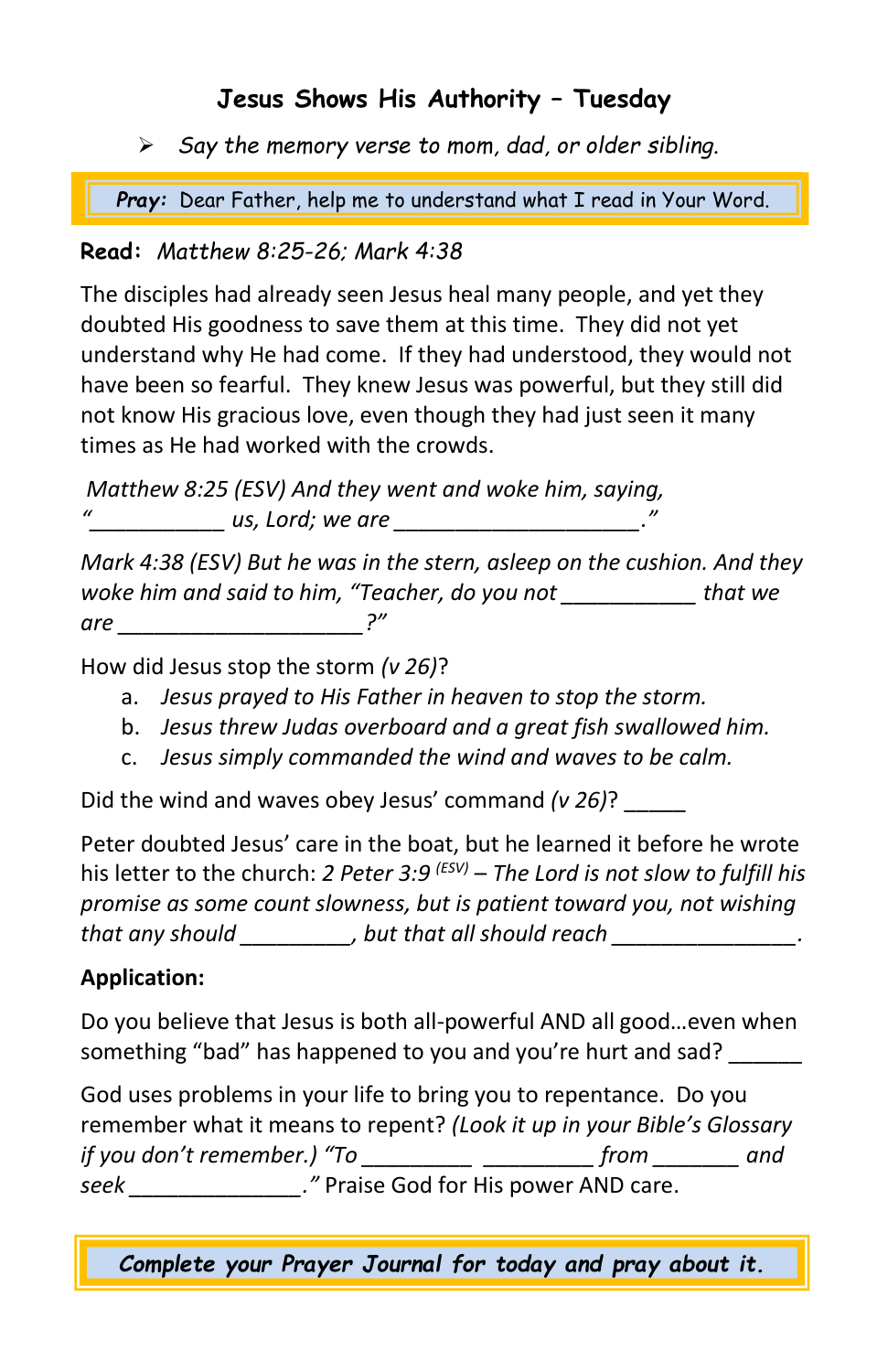### **Jesus Shows His Authority – Wednesday**

➢ *Say the memory verse to mom, dad, or older sibling.*

*Pray:* Dear Father, help me to understand what I read in Your Word. *Pray:* Dear Father, help me to understand what I read in Your Word.

#### **Read:** *Matthew 8:27-29*

How did the disciples respond to Jesus' authority over the storm *(v 27)*?

- *a. They said, "It's about time you woke up."*
- *b. They said, "Who is this that the wind and waves obey him?"*
- *c. They said, "Why didn't you just make our boat fly to shore?"*

Many of God's prophets had done miracles but no prophet had ever spoken as this man did. Without talking to God, Jesus simply commanded nature, as only God could do. The disciples struggled understanding that Jesus was God in human flesh.

First, they were faced with a fierce storm, now they were faced with fierce demons. Did the demons in the two men in Gadarenes know who Jesus was *(v 29)*? \_\_\_\_\_\_\_\_\_

How did these two men treat the local people *(v 28)*?

*a. Kindly b. Harshly c. Indifferently* How did these two men react to Jesus *(v 29)*?

*a. Joy b. Fear c. Anger* What did they call Jesus *(v 29)*?

*a. Son of Joseph. b. Son of Mary. c. Son of God.* Why did these two men treat Jesus different than the local people?

\_\_\_\_\_\_\_\_\_\_\_\_\_\_\_\_\_\_\_\_\_\_\_\_\_\_\_\_\_\_\_\_\_\_\_\_\_\_\_\_\_\_\_\_\_\_\_\_\_\_\_\_\_\_\_\_\_\_\_ \_\_\_\_\_\_\_\_\_\_\_\_\_\_\_\_\_\_\_\_\_\_\_\_\_\_\_\_\_\_\_\_\_\_\_\_\_\_\_\_\_\_\_\_\_\_\_\_\_\_\_\_\_\_\_\_\_\_\_

#### **Application:**

Have you ever doubted your parents' *"goodness"* when they said you can't do or have something, but then you realized later that it was for your best? \_\_\_\_\_ Have you ever doubted God's goodness when things don't go as you like, or you are hurt? \_\_\_\_\_ Have you ever doubted God's Word as being what is best for you? \_\_\_\_

When you learn about something you should do or say from God's Word, you should be as quick as the wind and the demons to obey for God is both all-powerful and all-good.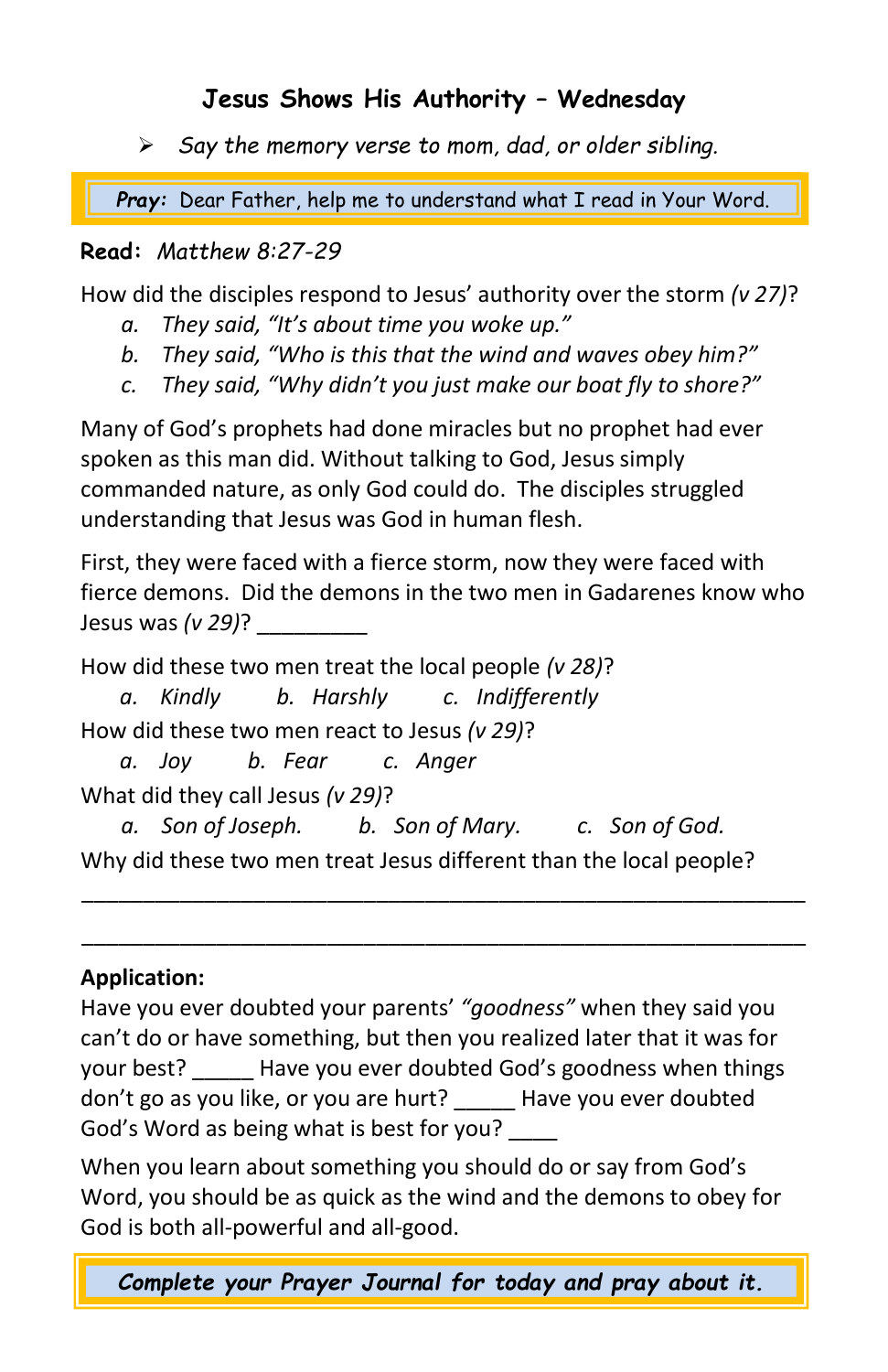## **Jesus Shows His Authority – Thursday**

➢ *Say the memory verse to mom, dad, or older sibling.*

*Pray:* Dear Father, help me to understand what I read in Your Word.

#### **Read:** *Matthew 8:30-32*

The demons could not resist Jesus' command, but they did still ask permission from God the Son to enter the herd of animals.

The demons wanted to be cast into… *(v 31)*

- *a. Camels*
- *b. Sheep*
- *c. Pigs*
- *d. Hell*

The demons left the men when Jesus… *(v 32)*

- *a. Yelled at them*
- *b. Wrestled them to the ground*
- *c. Prayed*
- *d. Simply said, "Go."*

When the animals were filled with the demons, they… *(v 32)*

- *a. Started singing*
- *b. Ran into the lake and drowned*
- *c. Turned into frogs*
- *d. Disappeared*

### **Application:**

Even though the Gospels do not answer all the questions we may have about this unusual story, Jesus' authority over the demons is clear. The disciples had just seen Jesus' divine power over nature and then they saw His divine power over demons.

The demons knew that Jesus had the authority and power of God and were afraid. The disciples saw the power of God in Jesus but didn't understand that Jesus had also come show God's loving care. The disciples didn't understand that Jesus' greatest mission was to redeem sinful man from sin to be in fellowship with God again.

How do you respond to God's power? Fear? Faith? Doubt? \_\_\_\_\_\_\_\_\_\_

Do you want to experience both His power and care in your life?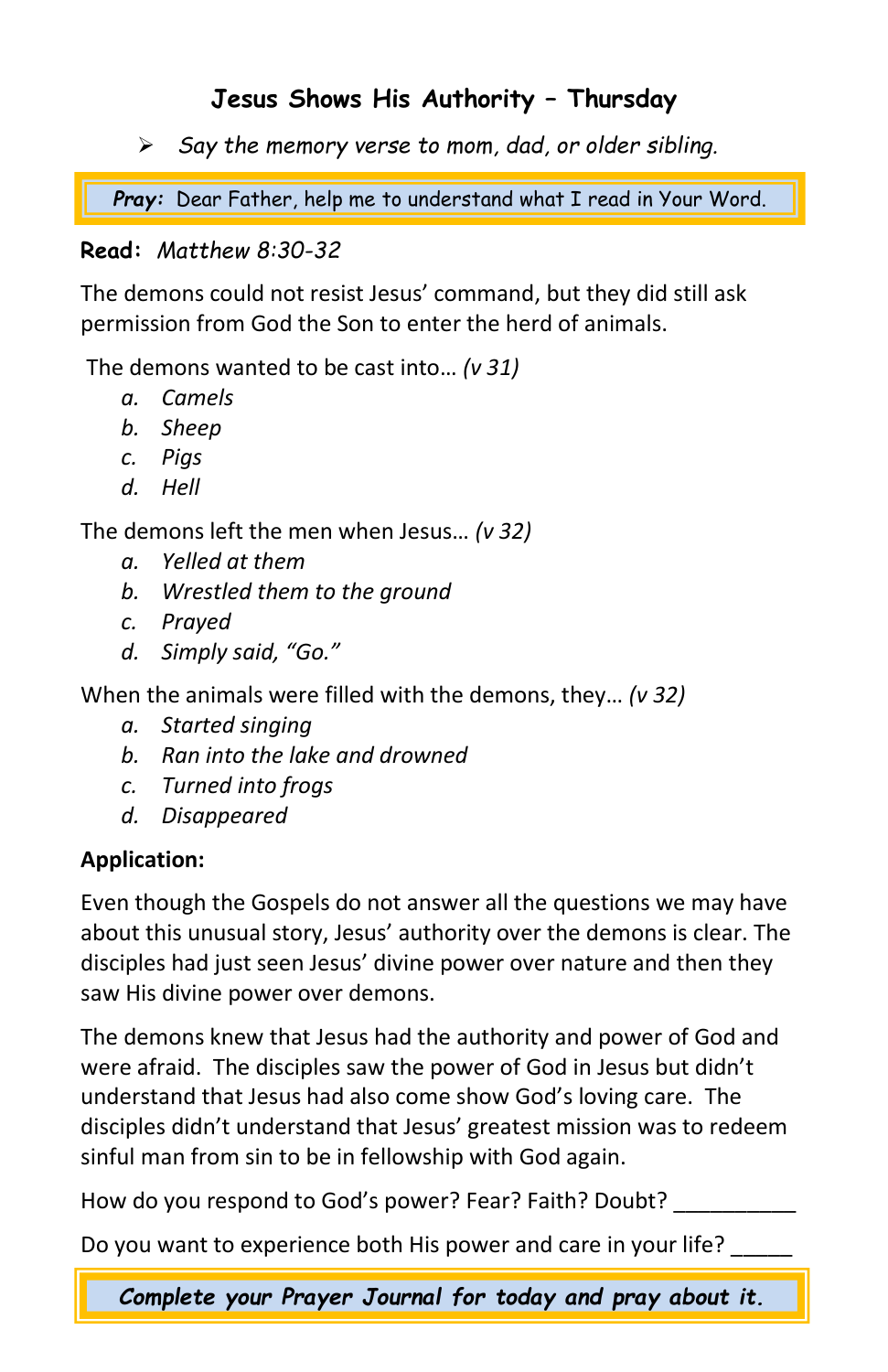## **Jesus Shows His Authority – Friday**

➢ *Say the memory verse to mom, dad, or older sibling.*

*Pray:* Dear Father, help me to understand what I read in Your Word.

#### **Read:** *Matthew 8:33-34*

When those in the city nearby heard from the pigs' keepers what had happened, they came out to meet Jesus. What did the people from the town want Jesus to do *(v 34)*?

\_\_\_\_\_\_\_\_\_\_\_\_\_\_\_\_\_\_\_\_\_\_\_\_\_\_\_\_\_\_\_\_\_\_\_\_\_\_\_\_\_\_\_\_\_\_\_\_\_\_\_\_\_\_\_\_\_\_\_

The people did not want to be in the presence of the Son of God. This is sad to see the response of so many who were afraid of the presence of the Son of God. These people were just like the demons. They ran from God's presence.



Why would anyone run away from God? *(See these verses below.)*

\_\_\_\_\_\_\_\_\_\_\_\_\_\_\_\_\_\_\_\_\_\_\_\_\_\_\_\_\_\_\_\_\_\_\_\_\_\_\_\_\_\_\_\_\_\_\_\_\_\_\_\_\_\_\_\_\_\_\_ \_\_\_\_\_\_\_\_\_\_\_\_\_\_\_\_\_\_\_\_\_\_\_\_\_\_\_\_\_\_\_\_\_\_\_\_\_\_\_\_\_\_\_\_\_\_\_\_\_\_\_\_\_\_\_\_\_\_\_

*Psalm 10:3–11 (ESV) <sup>3</sup>For the wicked boasts of the \_\_\_\_\_\_\_\_\_\_ of his soul, and the one \_\_\_\_\_\_\_\_\_\_ for gain curses and renounces the LORD. <sup>4</sup> In the \_\_\_\_\_\_\_\_\_\_ of his face the wicked does not seek him; all his thoughts are, "There is no God." <sup>7</sup> His mouth is filled with cursing and \_\_\_\_\_\_\_\_\_\_ and oppression; under his tongue are \_\_\_\_\_\_\_\_\_\_ and \_\_\_\_\_\_\_\_\_\_\_\_\_\_\_\_\_. <sup>11</sup> He says in his heart, "God has forgotten, he has hidden his face, he will never see it."*

*John 3:19 (ESV) — And this is the judgment: the light has come into the world, and people loved the d\_\_\_\_\_\_\_\_\_\_\_\_\_\_\_\_\_ rather than the l\_\_\_\_\_\_\_\_\_\_\_ because their w\_\_\_\_\_\_\_\_\_\_\_ were e\_\_\_\_\_\_\_\_\_.*

#### **Application:**

The crowd wanted to keep control of their lives, ignore their guilt, and enjoy the false pleasures of sin. Do you know someone who has heard the Word of God and yet does not want to follow God? \_\_\_\_\_\_ Ask the Spirit to convict them of sin and bring them to faith and repentance.

Are you trying to run from the Spirit's conviction of sin?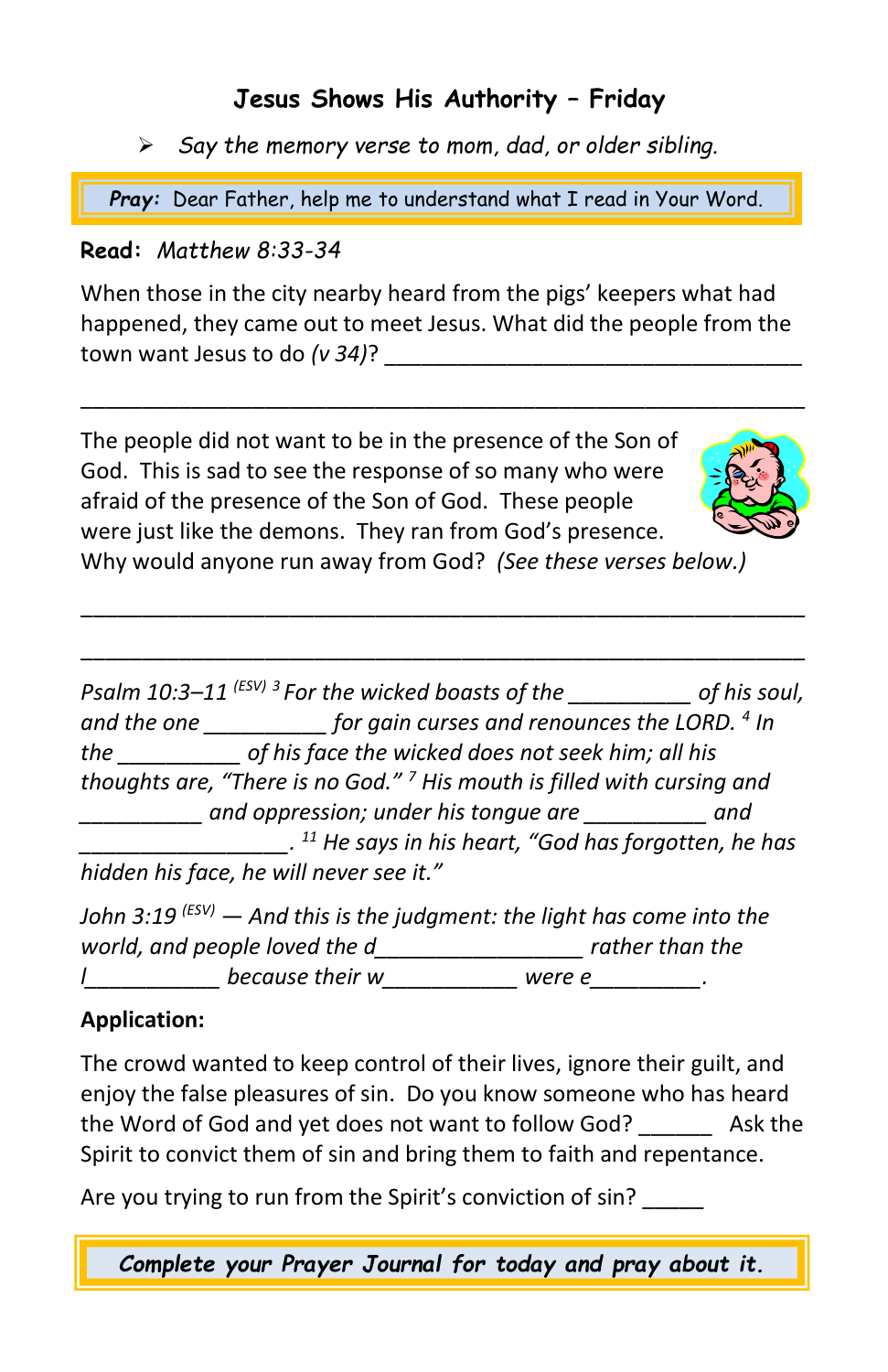### **Jesus Shows His Authority – Saturday**

➢ *Say the memory verse to mom, dad, or older sibling.*

*Pray:* Dear Father, help me to understand what I read in Your Word.

#### **Read:** *Hebrews 1:1-4*

Matthew clearly shows that Jesus has power over both the natural and the spiritual worlds. This shows that Jesus is the Son of God, and as the Son of God, He must be worshiped. For a time, the disciples followed Jesus but did not worship Him as the Son of God. The demons declared Jesus as the Son of God but had no desire to follow Him. The people in the city feared and rejected the presence of the Son of God.

#### **Application:**

If anyone wants to be saved, they must see, accept and welcome Jesus as the Son of God. Do you see, accept and welcome Jesus as the Son of God? Do you want Jesus to be your King?

| H E K             |        | S         | - U      | S E     |          | $\cdot$ . |               | S             |                 | H         |       |       | R            |                                        |  |  |  |  |
|-------------------|--------|-----------|----------|---------|----------|-----------|---------------|---------------|-----------------|-----------|-------|-------|--------------|----------------------------------------|--|--|--|--|
| A<br><sup>D</sup> |        | T.        |          | AN      | $\Gamma$ | E.        | ∩             | F             | T               | н         |       |       | E.           | After you find these words, write      |  |  |  |  |
| G<br>W            |        |           | N        | R       | Y        | ∩         | F             | E.            | G               | $\bigcap$ | G     | O D   |              | the leftover letters from the puzzle   |  |  |  |  |
| A O               | A      | N         | $\Gamma$ | G       |          |           | THCEEXERR     |               |                 |           |       |       |              | in the blanks below to see what        |  |  |  |  |
| IJ A R            |        | $\subset$ | - 77     |         | $\left($ | N         | М             |               | P R I           |           |       |       | E.           | the Bible says about who Jesus is.     |  |  |  |  |
| T N               | $\top$ |           | S S      | S E     |          | -F        | $\mathbf N$   | $\cap$ $\cap$ |                 | N         | E.    | ∩     | $\mathsf{P}$ |                                        |  |  |  |  |
| HТ                | ∩      | F         | H        | $\top$  | H        | S.        | K T S         |               |                 | M         |       |       | E.           | <b>AUTHORITY</b><br><b>BELIEVE GOD</b> |  |  |  |  |
| ∩<br>N            | A      | ጥ በ       |          | $\top$  | ∩        | U         | R T           |               | $\circ$         | E.        | T. T. |       | N            | <b>CONFESS SIN</b><br><b>CREATOR</b>   |  |  |  |  |
| R A N             |        | E.        | -D       | N       | P        | н         | E.            | R N           |                 | τī        | E.    |       | T            | JESUS<br><b>MESSIAH</b>                |  |  |  |  |
| T P               | B.     | H         | $\cap$   | $\circ$ | L.       | G         | $\mathcal{D}$ | D S G         |                 |           |       | R R A |              | <b>REPENTANCE</b><br><b>OBEDIENCE</b>  |  |  |  |  |
| T                 | T      | F         | н        | E.      |          |           | ∩             | N             |                 |           | S     |       | N            |                                        |  |  |  |  |
| Y F. G            |        |           |          | R S E F |          | B.        | Y             | DT.           |                 | н         |       | E S C |              | SALVATION<br>SON OF GOD                |  |  |  |  |
| M                 |        | R         | D        | G       | M        | E.        | S             | S.            | $\mathbb{I}$    | A         | H     |       | E.           | WORD OF GOD<br><b>WORSHIP GOD</b>      |  |  |  |  |
| Ð<br>F            | н      |           | ∩        | S.      | A        | T.V       |               | A             | T               |           |       | N     | S            | KING OF KINGS<br>LORD OF LORDS         |  |  |  |  |
| P O               | W      |           |          | R       | E.       | A         | <u>т</u>      | $\Omega$      | $R_{\parallel}$ | Е.        | R     |       | O            |                                        |  |  |  |  |

\_\_\_\_\_\_ \_\_ \_\_ \_\_ \_\_ \_\_ \_\_ \_\_ \_\_ \_\_ \_\_ \_\_ \_\_ \_\_ \_\_ \_\_ \_\_ \_\_ \_\_ \_\_ \_\_ \_\_ \_\_ \_\_ \_\_ \_\_ \_\_ \_\_, \_\_ \_\_ \_\_ \_\_ \_\_ \_\_ \_\_ \_\_ \_\_ \_ \_ \_ \_ \_ \_ \_ \_ \_ \_ \_\_ \_\_ \_\_ \_\_ \_\_ \_\_ \_\_ \_\_ \_\_ \_\_ \_\_ \_\_ \_\_ *Complete your Prayer Journal for today and pray about it.*

\_\_ \_\_ \_\_ \_\_ \_\_ \_\_ \_\_ \_\_ \_\_ \_\_ \_\_ \_\_ \_\_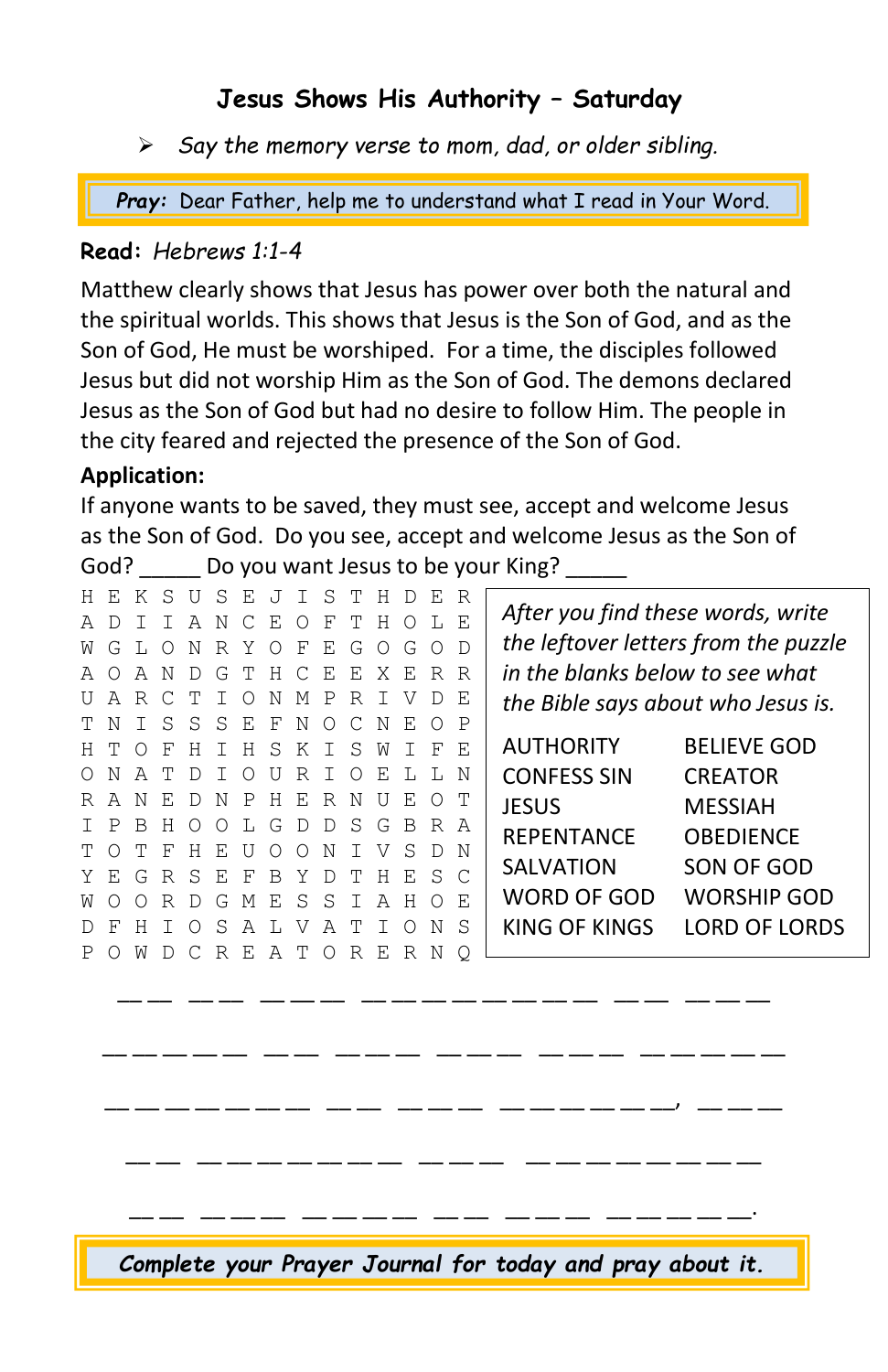# **Prayer Journal**

**H** onor God with your praises and respect

**E** xamine your life for sin and confess it to God

**A** sk God to supply for your personal needs

**R** equest God's help for the needs of others

**T** hank God for blessing you every day

# **Monday**



## **Tuesday**

|                | H                                                                                                                                                                                                                                                                                                                                                                                  |  |  |  |
|----------------|------------------------------------------------------------------------------------------------------------------------------------------------------------------------------------------------------------------------------------------------------------------------------------------------------------------------------------------------------------------------------------|--|--|--|
|                | $\epsilon$ and $\epsilon$ and $\epsilon$ and $\epsilon$ and $\epsilon$ and $\epsilon$ and $\epsilon$ and $\epsilon$ and $\epsilon$ and $\epsilon$ and $\epsilon$ and $\epsilon$ and $\epsilon$ and $\epsilon$ and $\epsilon$ and $\epsilon$ and $\epsilon$ and $\epsilon$ and $\epsilon$ and $\epsilon$ and $\epsilon$ and $\epsilon$ and $\epsilon$ and $\epsilon$ and $\epsilon$ |  |  |  |
|                | $\overline{A}$                                                                                                                                                                                                                                                                                                                                                                     |  |  |  |
| R              |                                                                                                                                                                                                                                                                                                                                                                                    |  |  |  |
| $\mathsf{T}_-$ |                                                                                                                                                                                                                                                                                                                                                                                    |  |  |  |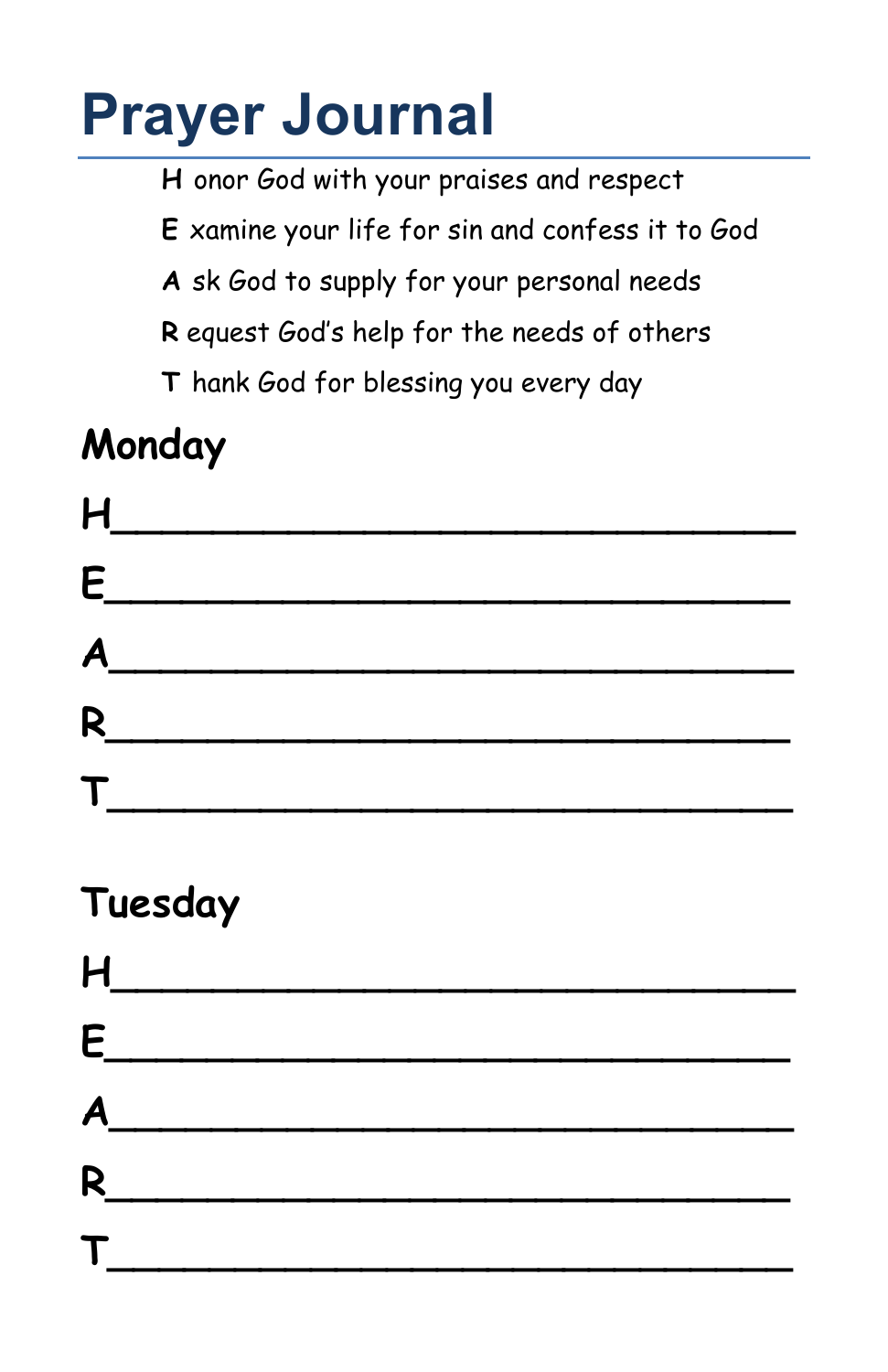# **Prayer Journal** ...continued

# Wednesday

|              | H                                                                                                                                                                                                                             |  |  |
|--------------|-------------------------------------------------------------------------------------------------------------------------------------------------------------------------------------------------------------------------------|--|--|
|              | $E$ and $E$ and $E$ and $E$ and $E$ and $E$ and $E$ and $E$ and $E$ and $E$ and $E$ and $E$ and $E$ and $E$ and $E$ and $E$ and $E$ and $E$ and $E$ and $E$ and $E$ and $E$ and $E$ and $E$ and $E$ and $E$ and $E$ and $E$ a |  |  |
|              | $\overline{A}$                                                                                                                                                                                                                |  |  |
|              | R                                                                                                                                                                                                                             |  |  |
| $\mathsf{T}$ |                                                                                                                                                                                                                               |  |  |

# Thursday

| $H_{\overline{a}}$ |                                                         |  |  |  |
|--------------------|---------------------------------------------------------|--|--|--|
| E__                |                                                         |  |  |  |
| A                  |                                                         |  |  |  |
|                    | <u> 1970 - Jan Stein Berlin, amerikansk politiker (</u> |  |  |  |
| $\mathsf T$        |                                                         |  |  |  |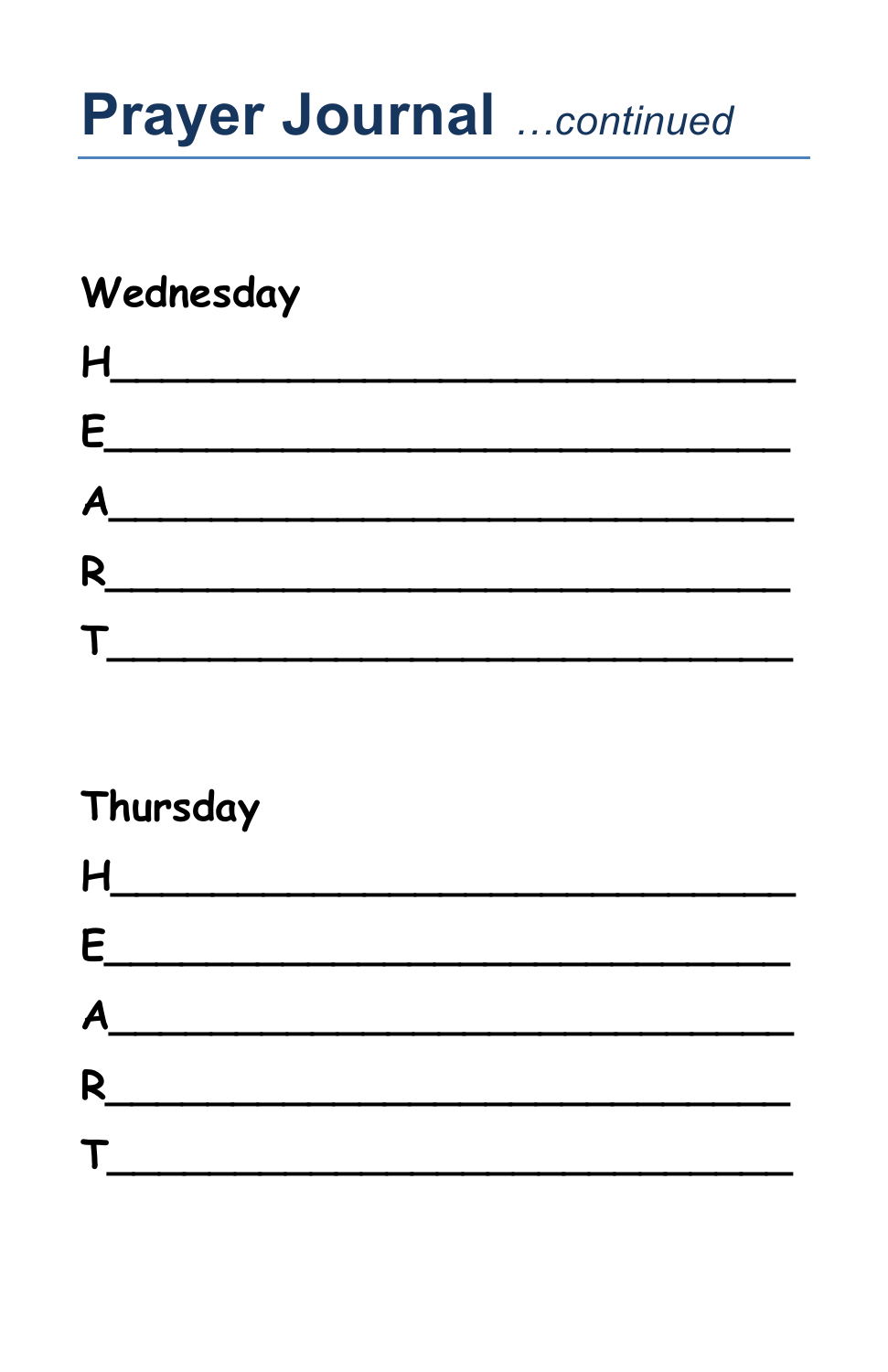# **Prayer Journal** ... continued

# Friday  $H$  $\epsilon$  $A$  $R$

# Saturday

|   | H                                                           |  |  |
|---|-------------------------------------------------------------|--|--|
|   | $\epsilon$ . The set of $\epsilon$ is the set of $\epsilon$ |  |  |
|   | $\overline{A}$                                              |  |  |
| R | <u> 1980 - Jan Barbara Barbara, m</u>                       |  |  |
| T |                                                             |  |  |